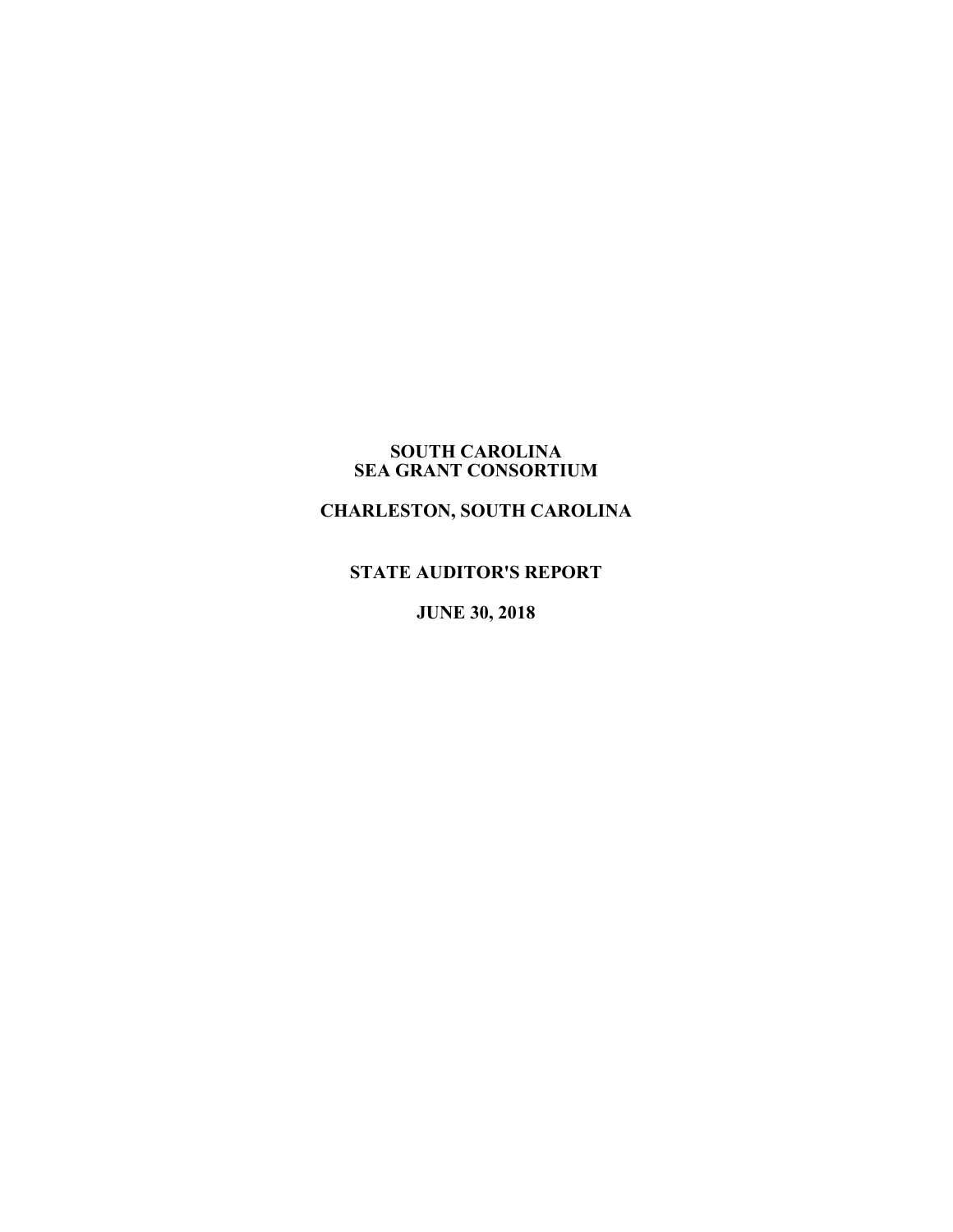

#### Independent Accountant's Report on Applying Agreed-Upon Procedures

July 26, 2019

Members of the Board of Directors South Carolina Sea Grant Consortium Charleston, South Carolina

We have performed the procedures described in Attachment 1, which were agreed to by the management of the South Carolina Sea Grant Consortium (the Consortium), on the systems, processes and behaviors related to financial activity of the Consortium for the fiscal year ended June 30, 2018. The Consortium's management is responsible for the systems, processes and behaviors related to financial activity. The sufficiency of these procedures is solely the responsibility of the specified parties in this report. Consequently, we make no representation regarding the sufficiency of the procedures described in Attachment 1 either for the purpose for which the agreed-upon procedures report has been requested or for any other purpose.

This agreed-upon procedures engagement was conducted in accordance with attestation standards established by the American Institute of Certified Public Accountants. We were not engaged to and did not conduct an examination or review, the objective of which would be an opinion or conclusion, respectively, on the systems, processes and behaviors related to financial activity of the Consortium. Accordingly, we do not express an opinion or conclusion. Had we performed additional procedures, other matters might have come to our attention that would have been reported to you.

The concept of materiality does not apply to findings to be reported in an agreed-upon procedures engagement. Therefore, all findings from the application of the agreed-upon procedures must be reported unless the definition of materiality is agreed to by the specified parties. Management of the Consortium has agreed that the following deficiencies will not be included in the State Auditor's Report on Applying Agreed-Upon Procedures:

- Errors of less than \$1,000 related to cash receipts and non-payroll cash disbursements transactions.
- Errors of less than \$1,000 related to reporting packages.

This report is intended solely for the information and use of the governing body and management of the South Carolina Sea Grant Consortium and is not intended to be and should not be used by anyone other than these specified parties. However, this report is a matter of public record and its distribution is not limited.

George & Kennedy, II

George L. Kennedy, III, CPA State Auditor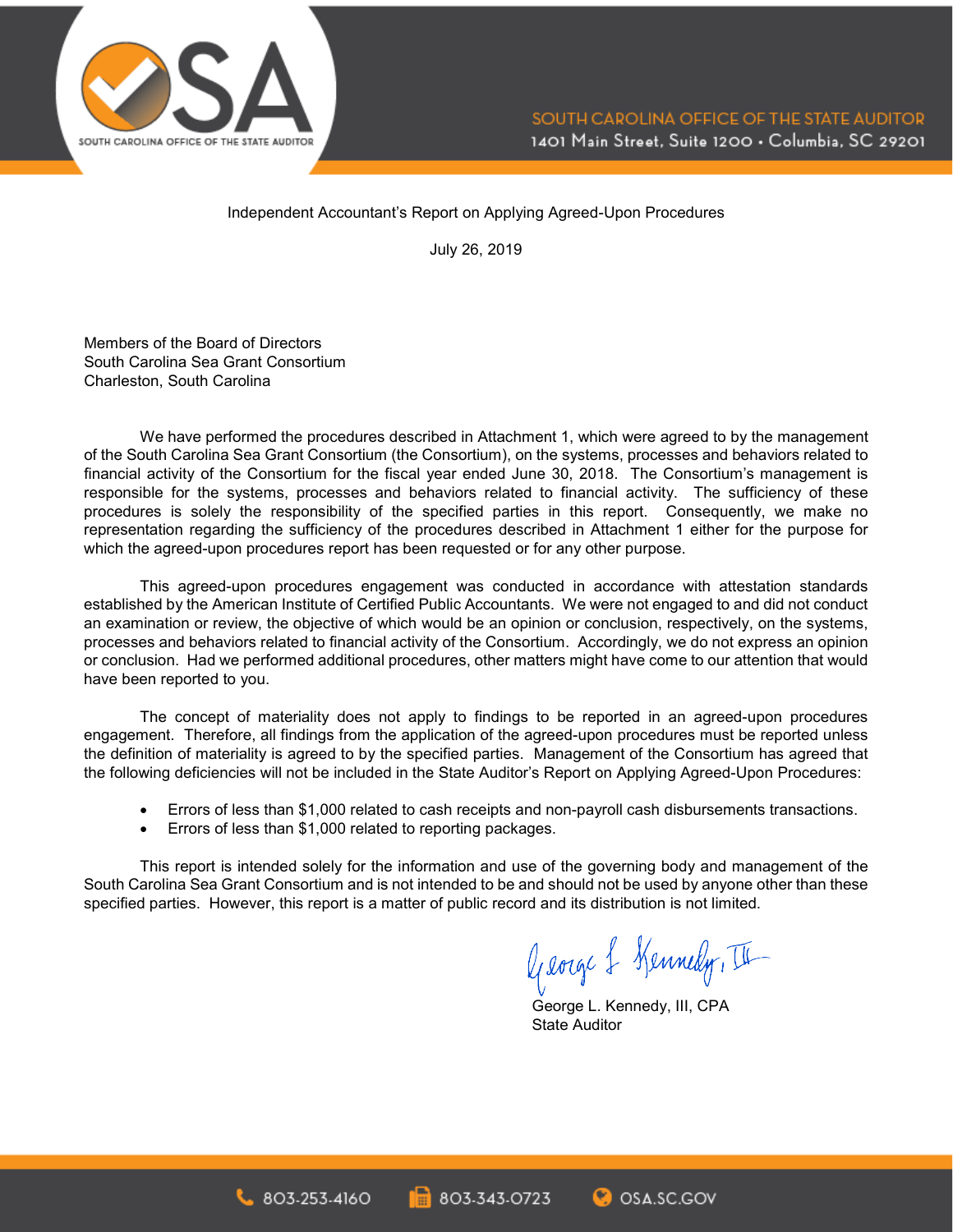## **South Carolina Office of the State Auditor Agreed-Upon Procedures – South Carolina Sea Grant Consortium (P26)**

# **Cash Receipts/Revenues**

- 1. Compare current year revenues at the subfund and account level from sources other than State General Fund appropriations to those of the prior year. Obtain from management an understanding of variations over \$5,000 – Earmarked Funds, \$25,000 – Federal Funds and 10%.
- 2. Select all cash receipt transactions from the Earmarked fund and inspect supporting documentation to:
	- Agree transaction amount, date, payor, document number, and account classification to the general ledger.
	- Determine that revenues/receipts were deposited in a timely manner, in accordance with Proviso 117.1 of the Appropriation Act.
	- Ensure that both revenue collections and amounts charged are properly authorized by law.
	- Determine that receipts are recorded in the proper fiscal year.

We found no exceptions as a result of the procedures.

# **Cash Disbursements/Non-Payroll Expenditures**

- 3. Compare current year non-payroll expenditures at the subfund and account level to those of the prior year. Obtain from management an understanding of variations over \$10,000 – General Funds, \$10,000 – Earmarked Funds, \$25,000 – Federal Funds and 10%.
- 4. Randomly select twenty-five non-payroll disbursements from the General and Earmarked Funds and inspect supporting documentation to determine:
	- Transaction is properly completed as required by Consortium procedures; invoice(s) agree(s) with general ledger as to vendor, amount, number, and date.
	- All supporting documents and approvals required by Consortium procedures are present and agree with the invoice.
	- The transaction is a bona fide expenditure of the Consortium.
	- The transaction is properly classified in the general ledger.
	- Disbursement complied with applicable State laws, rules, and regulations including the State Consolidated Procurement Code, state travel regulations etc.
	- Disbursement is recorded in the proper fiscal year.
	- Clerical accuracy / confirm proper sales/use tax.
- 5. Haphazardly select five purchasing card transactions from the Office of the State Comptroller General (CG) listing of purchasing card transactions for Fiscal Year 2018 and inspect supporting documentation to determine:
	- The cardholder is an authorized user.
	- The purchase is authorized based on the cardholder's job title/position.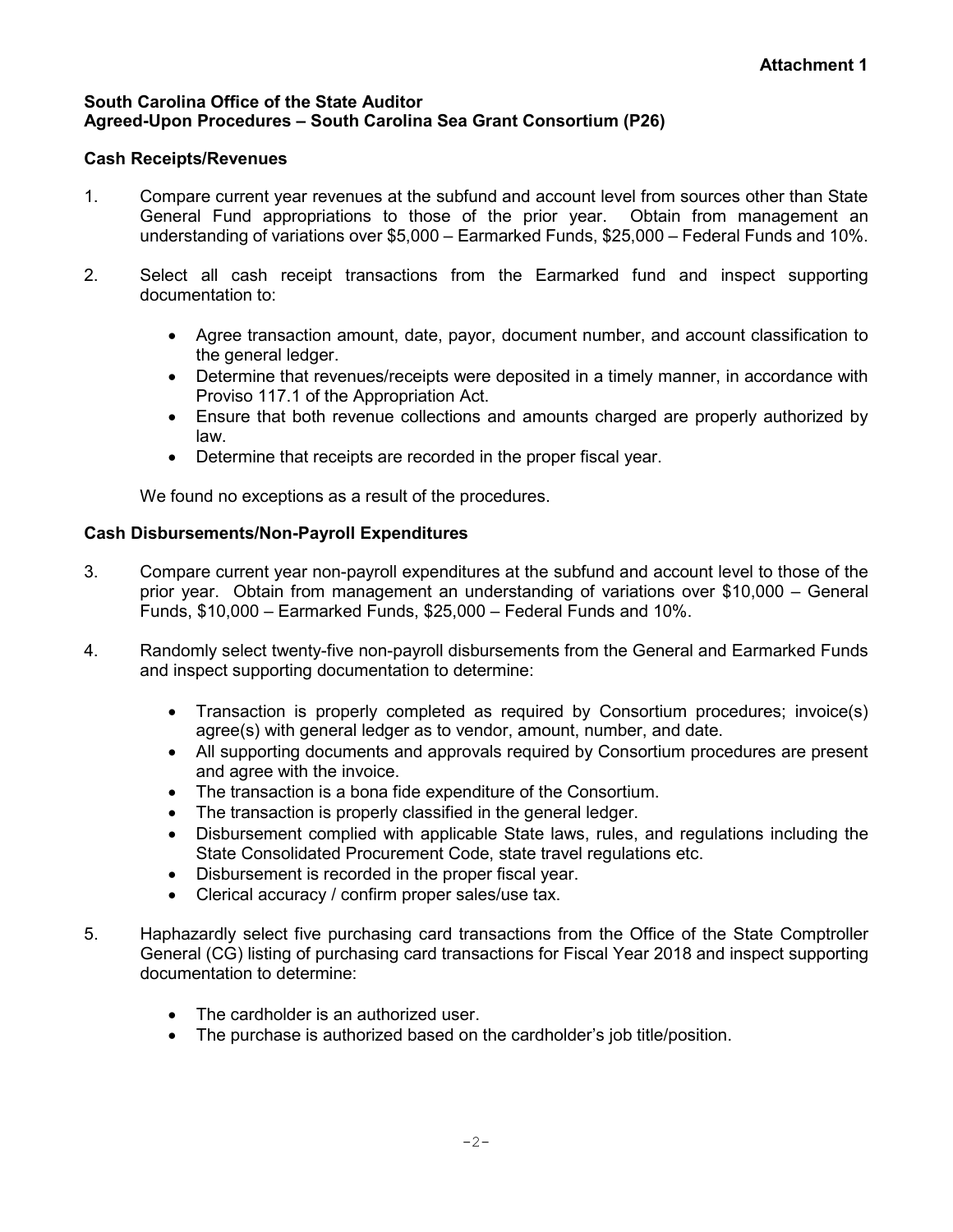# **Cash Disbursements/Non-Payroll Expenditures (Continued)**

- The monthly purchase summary was submitted along with applicable receipts and signed by both the supervisor and cardholder.
- The purchase did not exceed the single transaction limit or the individual credit limit and there was no indication of transaction splitting.

# **Finding**

The applicable monthly purchase summary was not signed by the cardholder for one of the five purchasing card transactions selected.

# **Management's Response**

Per this finding, the Consortium will ensure agency cardholders are required to approve their individual transaction statements upon reception of the monthly statement. The Consortium's Assistant Director for Administration must obtain the necessary cardholder signatures prior to processing payment. No additional action(s) or new policies/procedures are necessary as determined by Consortium Administration.

# **Payroll**

- 6. Compare current year payroll expenditures at the subfund and account level to those of the prior year. Obtain from management an understanding of variations over \$10,000 – General Funds, \$10,000 – Earmarked Funds, \$25,000 – Federal Funds and 10%.
- 7. Compute the percentage distribution of fringe benefit expenditures by fund source and compare to the actual distribution of recorded personal service expenditures by fund source. Obtain an explanation of variations greater than 10%.
- 8. Compare the percentage change in personal service expenditures between the current year and prior year to the percentage change in employer contributions expenditures between the current year and prior year. Obtain an explanation of variations greater than 10%.
- 9. Haphazardly select five employees who terminated employment during the fiscal year to determine if they were removed from the payroll in accordance with the Consortium 's policies and procedures, that the employee's last pay check was properly calculated and that the employee's leave payout was properly calculated in accordance with applicable State law.
- 10. Haphazardly select five employees hired during the fiscal year to determine if they were added to the payroll in accordance with the Consortium's policies and procedures and that their first pay check was properly calculated in accordance with applicable State law.
- 11. Haphazardly select five bonus pay disbursements to determine:
	- Employee does not make more than \$100,000 annually.
	- Bonuses received during the year did not exceed \$3,000.
	- Payment agreed to supporting documentation.
	- Bonus pay was approved by the appropriate supervisor.

We found no exceptions as a result of the procedures.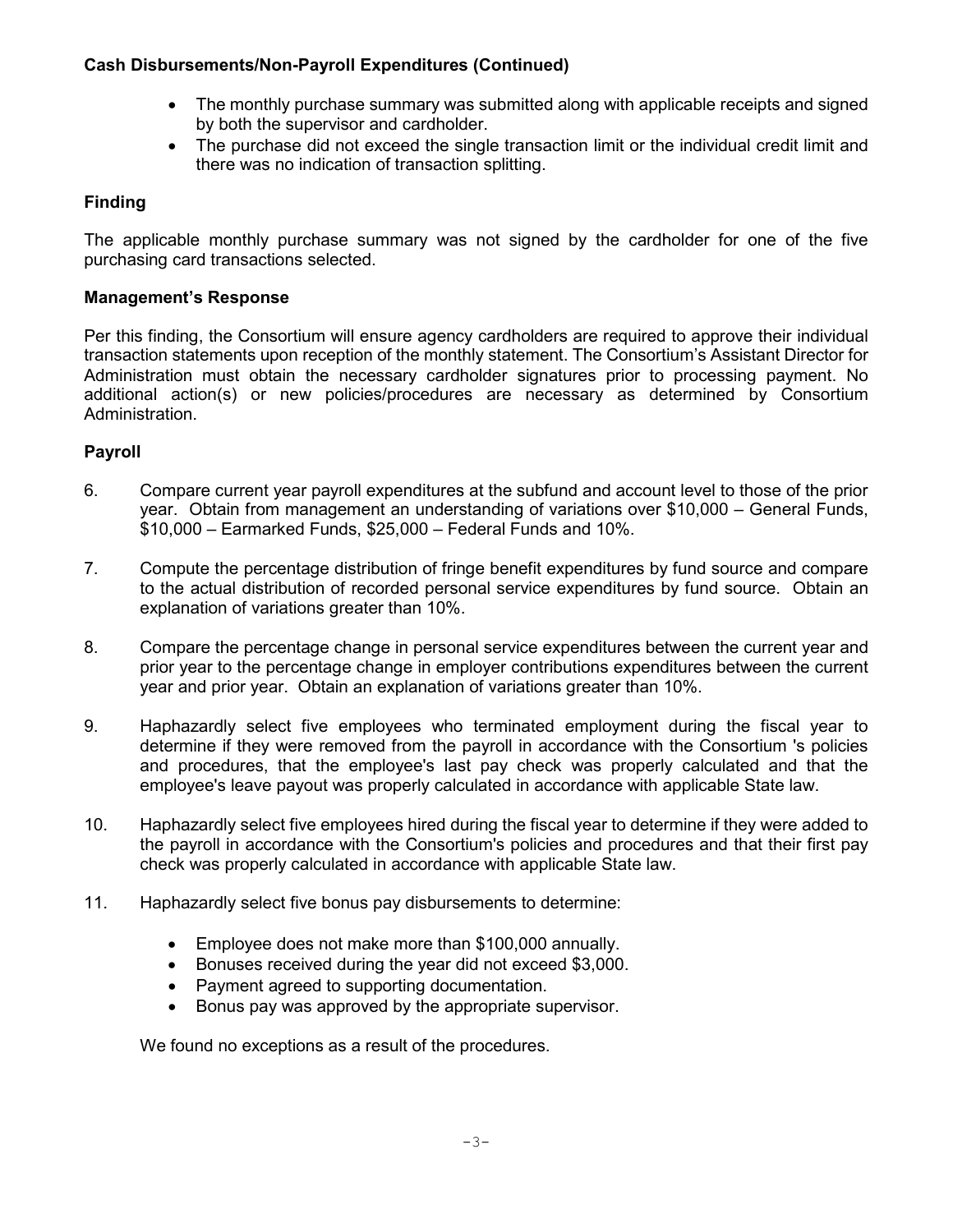# **Journal Entries**

- 12. Haphazardly select five journal entry transactions to:
	- Trace postings to the general ledger, confirming amounts agree with supporting documentation.
	- Confirm transaction is properly approved.
	- Inspect supporting documentation to confirm the purpose of the transaction.

We found no exceptions as a result of the procedures.

# **Reporting Packages**

- 13. Obtain copies of fiscal year end reporting packages submitted to the CG. Inspect the Master Reporting Package Checklist to determine the appropriate reporting packages were prepared and submitted by the due date established by the CG's Reporting Policies and Procedures Manual.
- 14. In addition to the procedure above, perform the following:
	- Grants and Contributions Revenue Reporting Package

Haphazardly select five grants to determine if the reported beginning and ending fund balances, receipts, qualified expenditures, fund, grant number, and CFDA number agree to the South Carolina Enterprise Information System (SCEIS) general ledger and/or SCEIS Display Grant Master. In addition, recalculate the reported total receivables and deferred revenue.

• Operating Leases Reporting Package

Agree applicable effective dates and future minimum lease payments on the Future Minimum Lease Payment Schedule to the prior year Schedule.

• Accounts Payable Reporting Package

Haphazardly select five payables to determine if reported amounts were properly identified, classified, and reported based on the inspection of the SCEIS general ledger, SCEIS Yearend Reporting - Prior Year Payables with Vendor, SCEIS Yearend Reporting – Inter-Agency Prior Year Payables, and/or Consortium prepared records.

• Subsequent Events Questionnaire

Determine if responses are reasonable/accurate and any required supplemental information was properly prepared and submitted based on inspection of the SCEIS general ledger and/or Consortium prepared records.

### **Finding**

The Consortium submitted the Master Reporting Checklist one business day late.

### **Management's Response**

Per this finding, the Consortium will continue to ensure deadlines for financial reporting requirements are achieved by the expected due dates. No additional action(s) or new policies/procedures are necessary as determined by Consortium Administration.